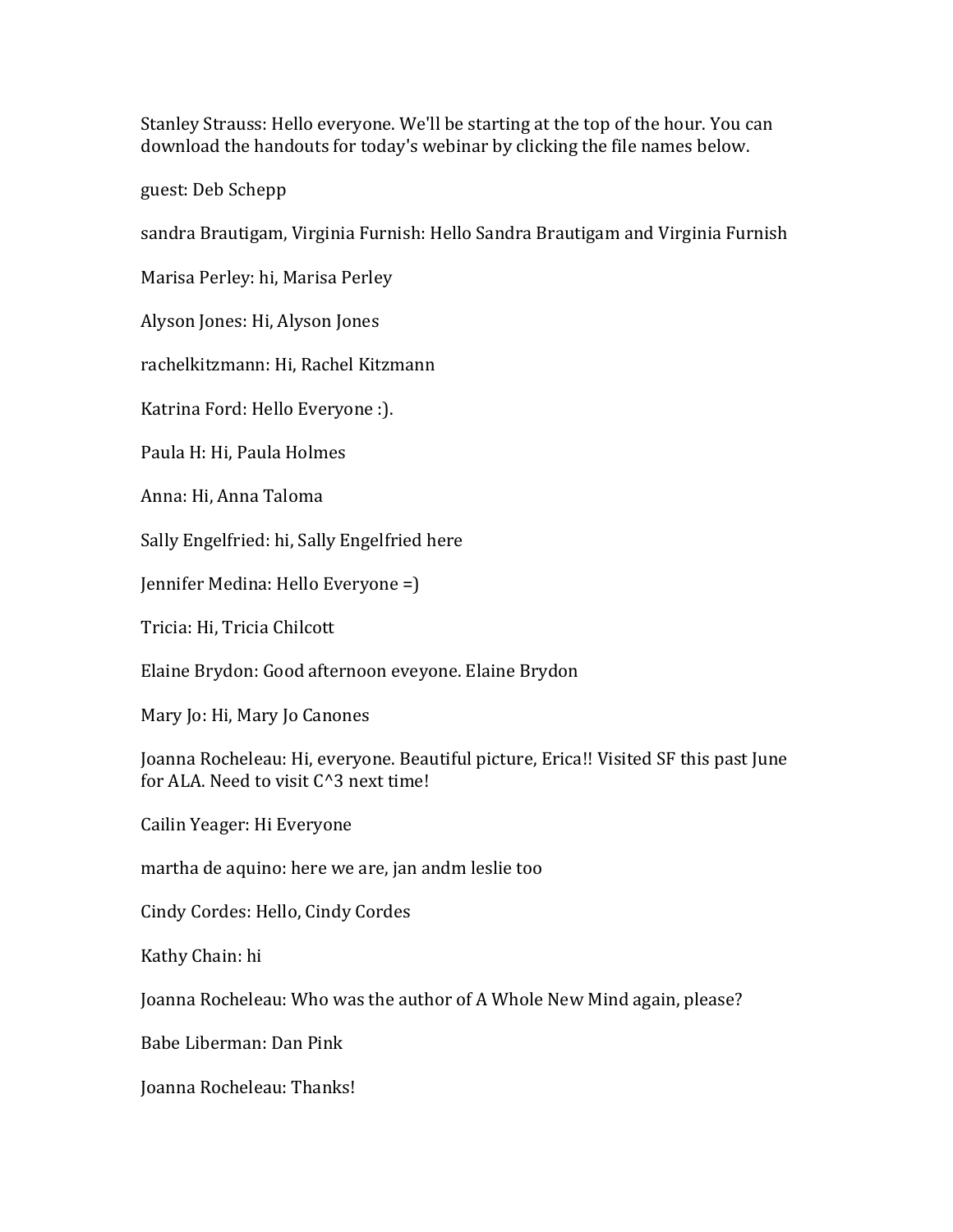Christie Hamm: Hi, Christie Hamm here (hi Kathy!)

Stanley Strauss: http://www.danpink.com/books/whole-new-mind/

Marian Simmons: Hi, I'm Marian Simmons. (Hi Christie and Kathy!)

Stanley Strauss: Handouts and PPT for today's webinar may be downloaded at: https://infopeople.org/civicrm/event/info?reset=1&id=520

Jennifer Duarte: Hello! Jennifer Duarte, Children's Librarian

Joanna Rocheleau: WOW!

Brenda: Hello! Brenda Ramirez from the Placentia Library!

Tricia: We need more kids like this, who are willing to fail, and keep trying. Too many kids are scared of failing because of how it affects their grades and chances for colleges.

Christina: Hi Martha and Leslie!!!

Joanna Rocheleau: The whole child approach, right on!

Cindy Cordes: Vi9rginia Beach Public Library here. Excellent approach!!

Elaine Brydon: Is there a way to download/print the article? Elaine Brydon

Babe Liberman: http://www.centerforchildhoodcreativity.org/about-us/publicresources/

Babe Liberman: All of the CCC's resources are available at the link above

Elaine Brydon: Thank you. Elaine Brydon

Jennifer Brown: Cognitive Load Theory :)

Joanna Rocheleau: Fascinating how our brains work...so cool!

Katrina Ford: This is amazing!

Jennifer Brown: accessing prior knowledge to build new schema

Cindy Cordes: Very Montessory

Joanna Rocheleau: Oh, yes! Saw this image on Pinterest; ) Looove it.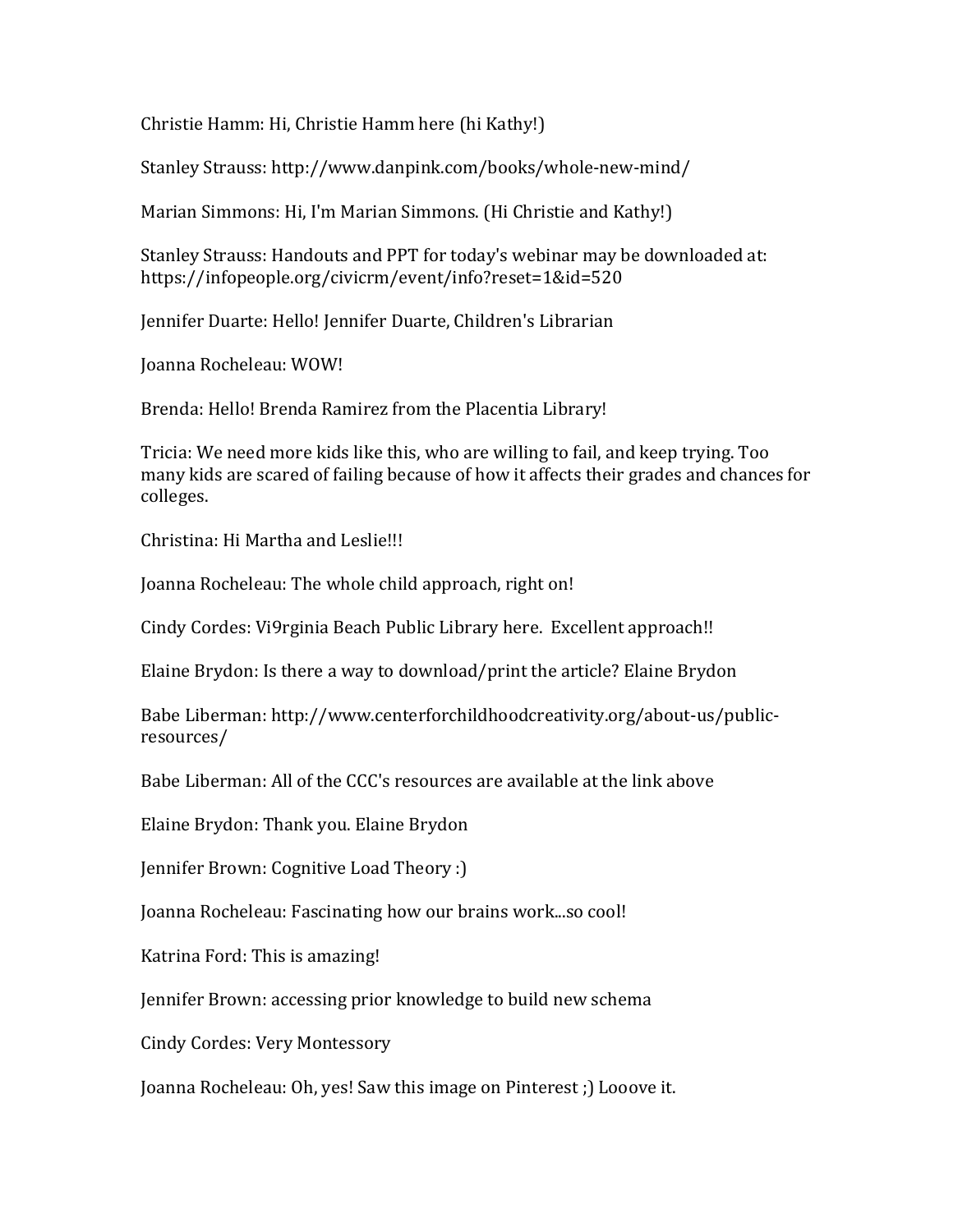Anne: Carol Dweck and the Power of Yet TED talk! https://www.youtube.com/watch?v=J-swZaKN2Ic

Joanna Rocheleau: Nice! Noted. Thanks. :)

Anne: Aaaaaannndddd, for the child in us: Sesame Street's song about "yet" https://www.youtube.com/watch?v=XLeUvZvuvAs 

Anne: Both Great videos!!!

Jennifer Brown: There's been a lot of research lately on 'flow'

Jennifer Brown: think about thinking

Joanna Rocheleau: <--- Guilty of using "I love..." a lot. Going to be mindful and aim to use these phrases more!

Lindy Moore: I use tell me more with my autistic kids to get them thinking!

rachelkitzmann: Joanna, I'm with you! I use it it way too much :/

guest 2: how to deal with parents who want to know how a particulart activity is supposed to look...

Kim Noriega: Thanks for all this great info!

Joanna Rocheleau: How do you handle parents who have verrry high expectations of their kiddos...say preschoolers?

Carson: Do you recommend the same type of environments to encourage creativity in adults?

Nancee Dahms-Stinson: What length would you suggest for individual programs that allow for flexibility and exploration? Often we have 90 minute programs, but with limited staff, I don't feel like even that is adequate time to allow for kids to ask Qs, explore, fail and try again?

Joanna Rocheleau: That answers my question too...present research and model behaviors in a gentle, consistent way.

Kim Noriega: Along the same lines...I have sooo many parents who feel torn between allwoing their children free time with the massive amount of homework they get (even in First Grade!) now.

Dawn fechter: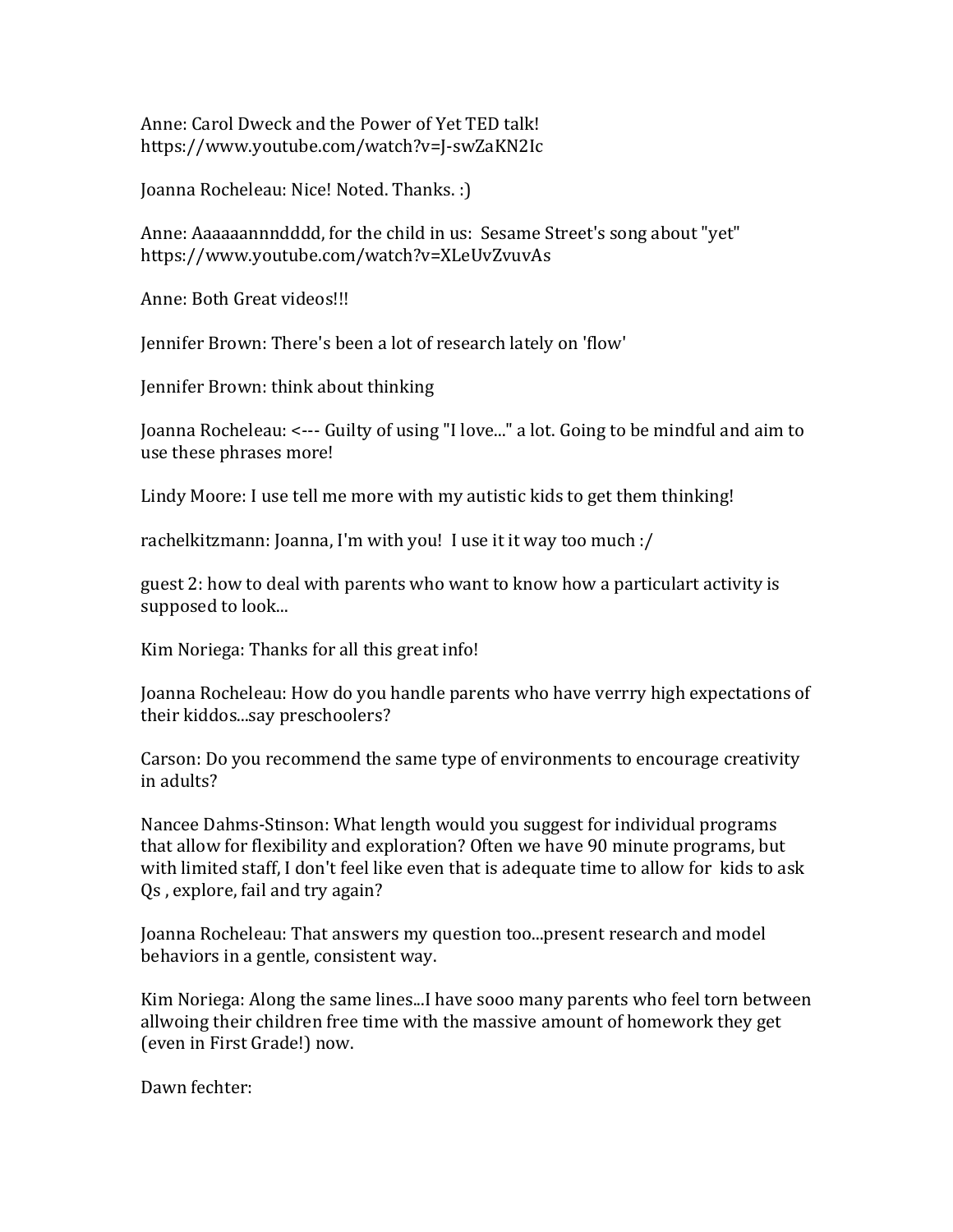Kathryn: I love the handouts with activity ideas. Do you have any suggestions for finding similar activities?

Anne: Ack! Can't write fast enough...who wrote "Play", please?

Tricia: I run the story time programs at my library, and those are 30 minute programs. Is there a way to imprement this into storytimes and laptimes that traditionally run 15-30 minutes long?

Angela Hubbard 2: Have you discovered a good verbal reminder to appreciate the process (versus a product)? The "mind feelings to build the mind" tip sounds so helpful

Suzanne Flint: Stuart Brown wrote Play

Anne: Thank you, Suzanne!

Joanna Rocheleau: Yes! Had a family come in 20 minutes late this morning...

Joanna Rocheleau: Which happens and is fine. :) Love the idea of stations!

Stanley Strauss: For Stuart Brown "Play": http://www.amazon.com/Play-Shapes-Brain-Imagination-Invigorates/dp/1583333789

Anne: Thanks, Stanley!

rachelkitzmann: I've done play days (2-3 hours, blocks, toys, and games all out) at my library, and they've been hugely successful.

Jennifer Brown: Thanks Stanley

Joanna Rocheleau: Nice, Rachel! Do you also try to offer stories during that time period?

Aimee S.: Importance of Play in PUblic Libraries White Paper by ALSC = great advocacy resource for use with administration and parents: http://www.ala.org/alsc/sites/ala.org.alsc/files/content/FINAL%20Board%20App roved%20White%20Paper%20on%20Play.pdf

Jennifer Medina: I love just putting the materials out and letting the children decide what they are going to make - plus its also a great way to clean out the craft closets!

Kim Noriega: Family Place Model is awesome too! http://www.familyplacelibraries.org/

rachelkitzmann: I don't, because I want the parents to engage with their kids.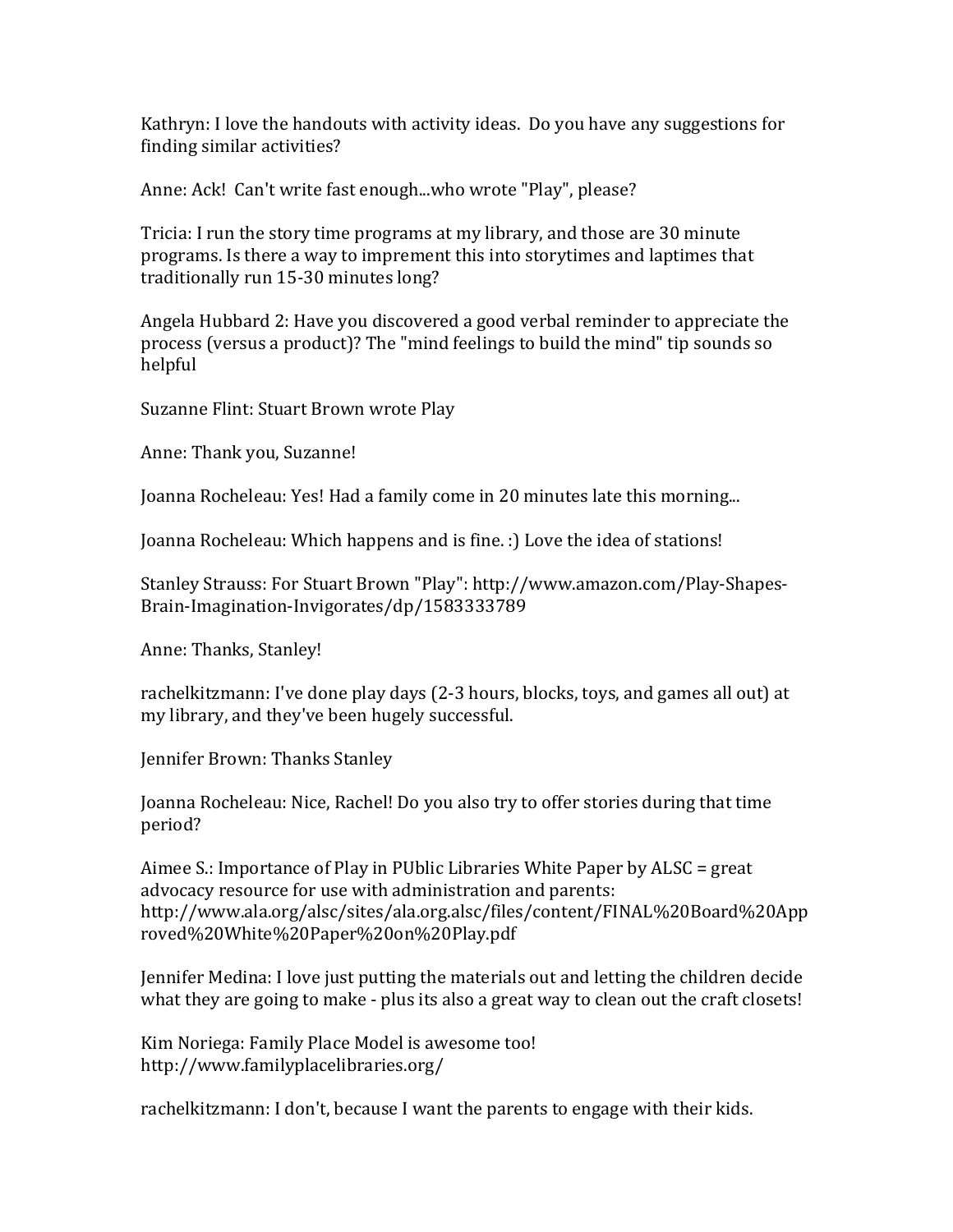Joanna Rocheleau: Cute! Will have to try the Animal Remix in an upcoming Animals Storytime! Thanks!!

Paula H: Anthony Browne's Shape Game works well with this activity

Joanna Rocheleau: (Cool, Rachel! What library are you with? I'm at Dayton Metro, in OH.)

Joanna Rocheleau: Ooooh, kids would love that excavation of ice activity!! Lol.

Sally Engelfried: What is the link for these activities again?

rachelkitzmann: (I'm at Los Feliz branch of the Los Angeles Public Library. We have a good time!)

Joanna Rocheleau: Sounds like an amazing time!!

Connie Flores: I love the maze activity :) Thanks for sharing.

Joanna Rocheleau: Awesome, awesome stuff. Thank you SO much, Erica!!!

Katrina Ford: Amazing information. Sounds like an extension of what was taught at ELF 2.0.

Angela Hubbard 2: Thank you so much for including information about Curiosity Creates. Please feel free to contact me directly if you have questions at ahubbard@ala.org or 312-280-1398

Suzanne Flint: We're so glad Angela that this is all coming together

Katrina Ford: Thank you for offering this grant!

Angela Hubbard 2: Thank you!

Cailin Yeager: This was a fantastic presentation, thanks so much!

Angela Hubbard 2: Thanks Suzanne!

Mary Io: Thank you!

Carson: Thank you!

Sally Engelfried: thank you!

Louisa V: Thank you! Great information